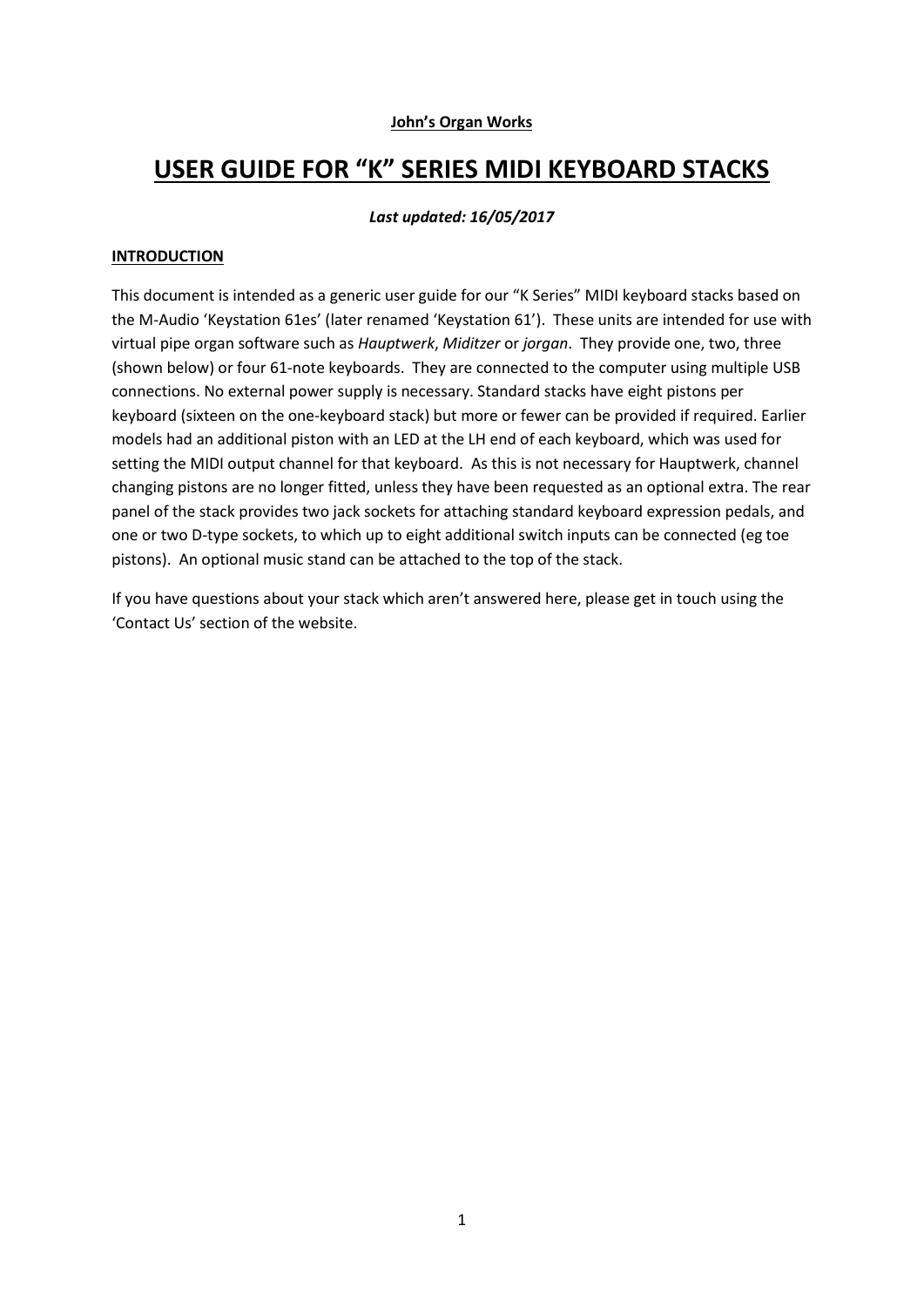

#### UNPACKING THE MIDI KEYBOARD STACK

If your stack has been delivered by courier, it will be packed in a cardboard carton, surrounded by sheets of polystyrene for protection. You will probably need the help of an assistant to lift it out of the carton, especially in the case of a 3-keyboard stack. After removing the polystyrene from each side, lift the stack by its end panels. Be sure not to lift it by the rear panel (which is only thin material) or the keyboards, or damage may occur.

When all of the packing material has been removed, you will find the USB leads tucked under the rear panel.

#### PROVIDING A SUPPORT FOR THE MIDI KEYBOARD STACK

One approach is to build the stack into an existing organ console, as a replacement for the original keyboards. Otherwise, some sort of stand or table will be necessary. The stacks are quite heavy, so strength and stability is obviously of paramount importance when choosing a support. The type of lightweight 'keyboard stand' sold by music stores will only be suitable for the one-keyboard stack. The other stacks in the range will require something more substantial.

If using an ordinary table, the aim should be to get sufficient leg-room (especially if a pedalboard is being used) without raising the stack any higher than is necessary. For this reason, a modern style office table which consists of tubular metal legs attached to a single, monolithic sheet of material will be more suitable than a timber table of traditional construction with rails below the worktop. Legs of adjustable length will be an advantage, particularly if the organ is to be played by more than one person. The Ikea 'Galant' range of tables provides for some height adjustment, and the legs are available separately.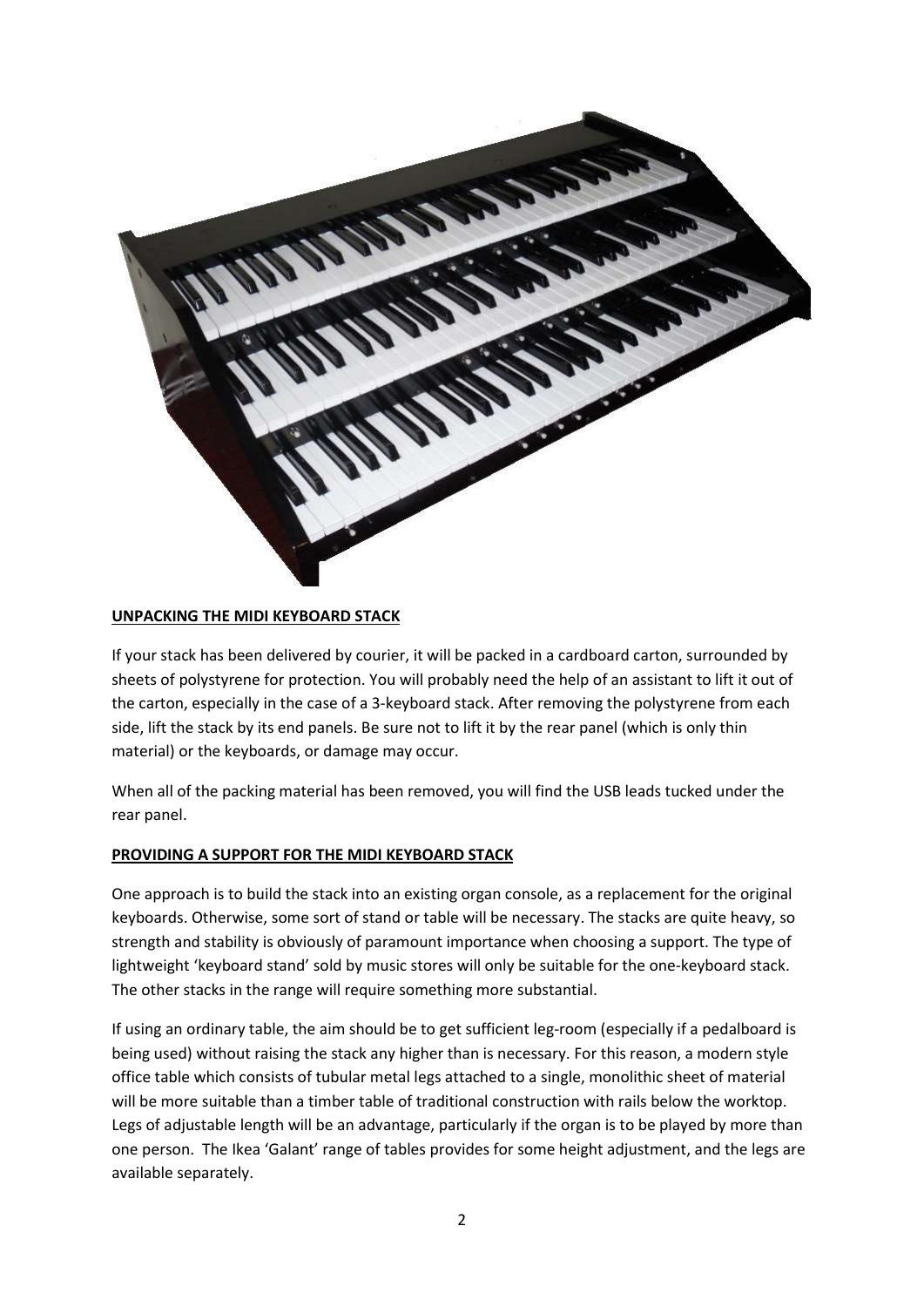Where a pedalboard is being used, the table must obviously be long enough to straddle it. A 32 note pedalboard will probably be around 1.4m (55") at its widest, so when you allow for the table legs being set in a certain distance from the end, the total length of table required will be around 1.6m (63").

The minimum width of the table depends on the number of keyboards as below

1 keyboard: 280mm (11")

2 keyboards: 395mm (15.5")

3 keyboards: 510mm (20")

4 keyboards: 610mm (24")

# BOLTING DOWN THE STACK (OPTIONAL)

The stack is supplied with four rubber feet, but some users may prefer to remove these, in order to get the stack slightly lower (#2 pozidrive screwdriver required). If you would like to bolt the stack down to prevent movement, the sockets left when the feet are removed can be re-used for that purpose. It will probably be necessary to replace the M4 x 20mm bolts from the feet with longer bolts. For example, if the surface below is 25mm thick, M4 x 40mm bolts would be suitable. Alternatively M4 studs and nuts can be used.

Marking the positions for the holes is slightly tricky. One method is to replace the bolts in their sockets (minus rubber feet) with about 10mm protruding. Carefully place the stack in the required position, then mark the position of each bolt head with two pencil lines at ninety degrees. When the stack is then removed, the intersection of each pair of lines is the centre point for drilling the hole. To allow for minor inaccuracies, allow plenty of clearance (eg drill holes 6mm diameter) and fit a large, flat washer below the bolt head.

Don't bolt the stack tightly to a warped surface or it may be damaged. If the stack doesn't sit evenly on its support, insert thin washers as necessary to make up for the discrepancy.

## SETTING UP THE FOUR-KEYBOARD STACK

The four-keyboard stack is made in two parts. The upper part is a standard two-keyboard stack, while the lower part is a special base unit which provides the two additional keyboards. The first stage is to provide suitable support for the base unit, and optionally bolt it down (as previously described). Then, the upper part of the stack is lowered vertically into position, until it sits on top of the lower part, located in the side-to-side direction by the metal tongues. Some care is required, as some of the circuit boards of the lower part are exposed until the upper part is in position. It's much easier if an assistant is available. The upper part should be placed as far forward (ie towards the player) as it will go. The interface between the two parts is inclined, and gravity can be relied upon to prevent any unwanted movement.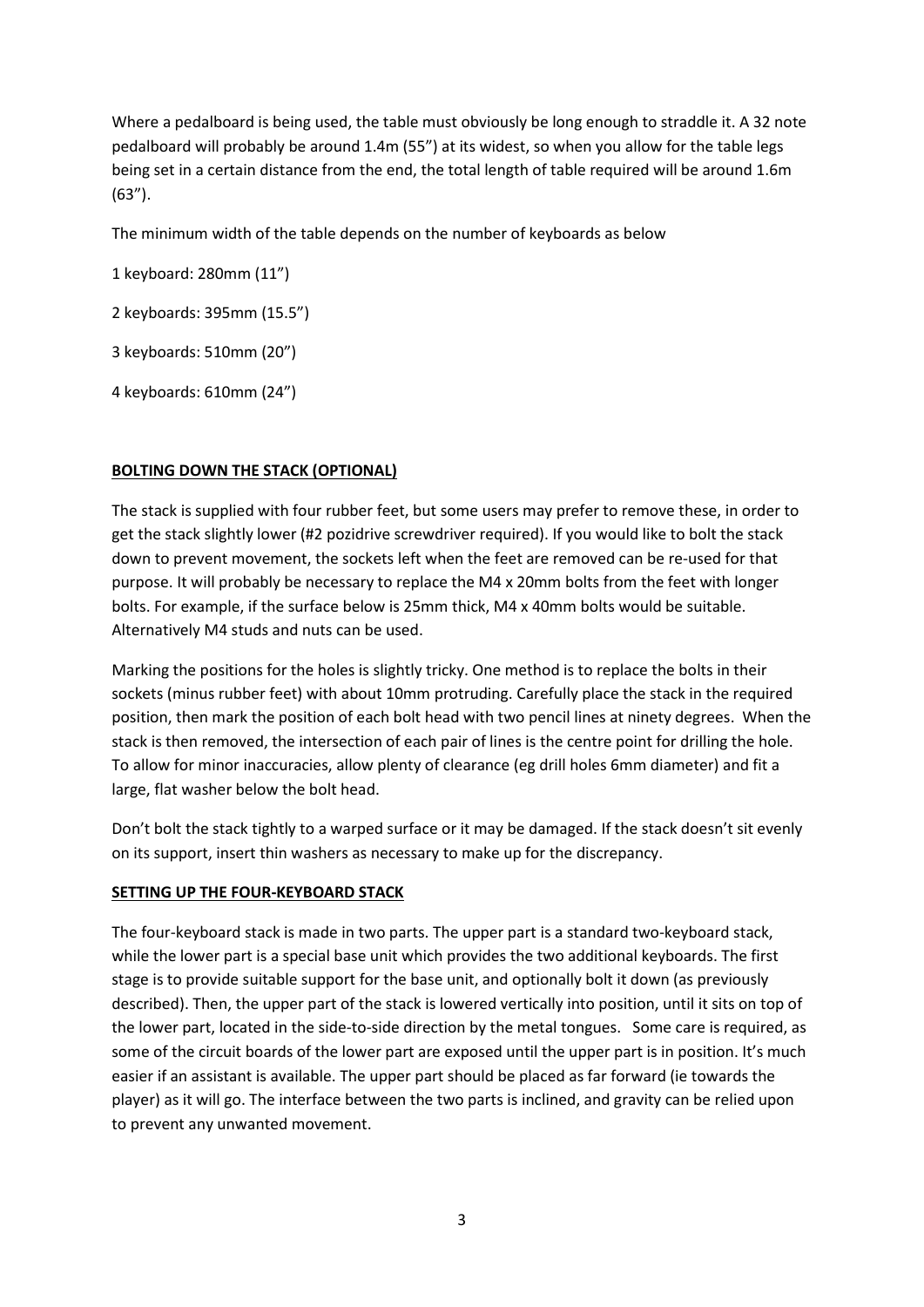Once the upper part is in position, there are two cables with D-type connectors emerging from the lower part which need to be plugged into the corresponding sockets on the upper part. This allows the piston encoder in the upper part to process the pistons of the lower part.

# FITTING THE (OPTIONAL) MUSIC STAND

Your stack may be supplied with the music stand already fitted. If not, it's quite easy to fit one, and the only tool required is a #3 pozidrive screwdriver.

To begin, locate and remove two countersunk M6 bolts which pass down vertically through the top board of the stack, 300mm apart. Place the music stand in position, and pass the bolts through the two angled countersunk holes in the 'shelf' part, and back into their original sockets in the stack. Tighten the bolts carefully, just sufficiently to prevent any rocking movement of the music stand. Don't over-tighten them, or the music stand may be damaged.

The music stand should slope back away from the player. The angle is controlled by two short, round-headed bolts with lock-nuts which are fitted in front of the mounting bolts. These should already be set to a suitable length for your stack (the angle of the top board varies depending on the number of keyboards). If you want to adjust the angle, loosen the main mounting bolts and the lock nuts. Screw the adjustment bolts in or out as required, then re-tighten the lock-nuts and the main mounting bolts.

If you wish to fit your own music stand, you may find it convenient to use the two bolts referred to above. Alternately, it's safe to drive woodscrews into the top board of the stack (which is made of MDF and behaves similarly to wood) or fit insert nuts, but take great care that drills or screws do not project through the board and damage components underneath. The board thickness is 18mm.

## CONNECTING THE MIDI KEYBOARD STACK TO THE COMPUTER

Connection is simply a matter of plugging all of the stack's USB cables into available USB ports on the computer. These USB links transmit MIDI data from the stack to the computer, and they also supply the stack with electrical power. No other power supply is required. The pistons have their own USB connection, so the total number of USB ports needed for the stack will be the number of keyboards plus one.

The stack's USB cables emerge at the rear LH corner (as seen from the playing position), so it is more convenient to have the computer located on that side too, if possible. If insufficient USB ports are available, it will be necessary to use a good quality powered USB hub, eg Belkin.

Once connected, the stack will automatically be ON when the computer is powered up, and OFF at other times. To confirm that the stack is ON, press one of the channel setting pistons (if fitted) once. The adjacent LED should light up. Press the piston again to return to normal playing mode.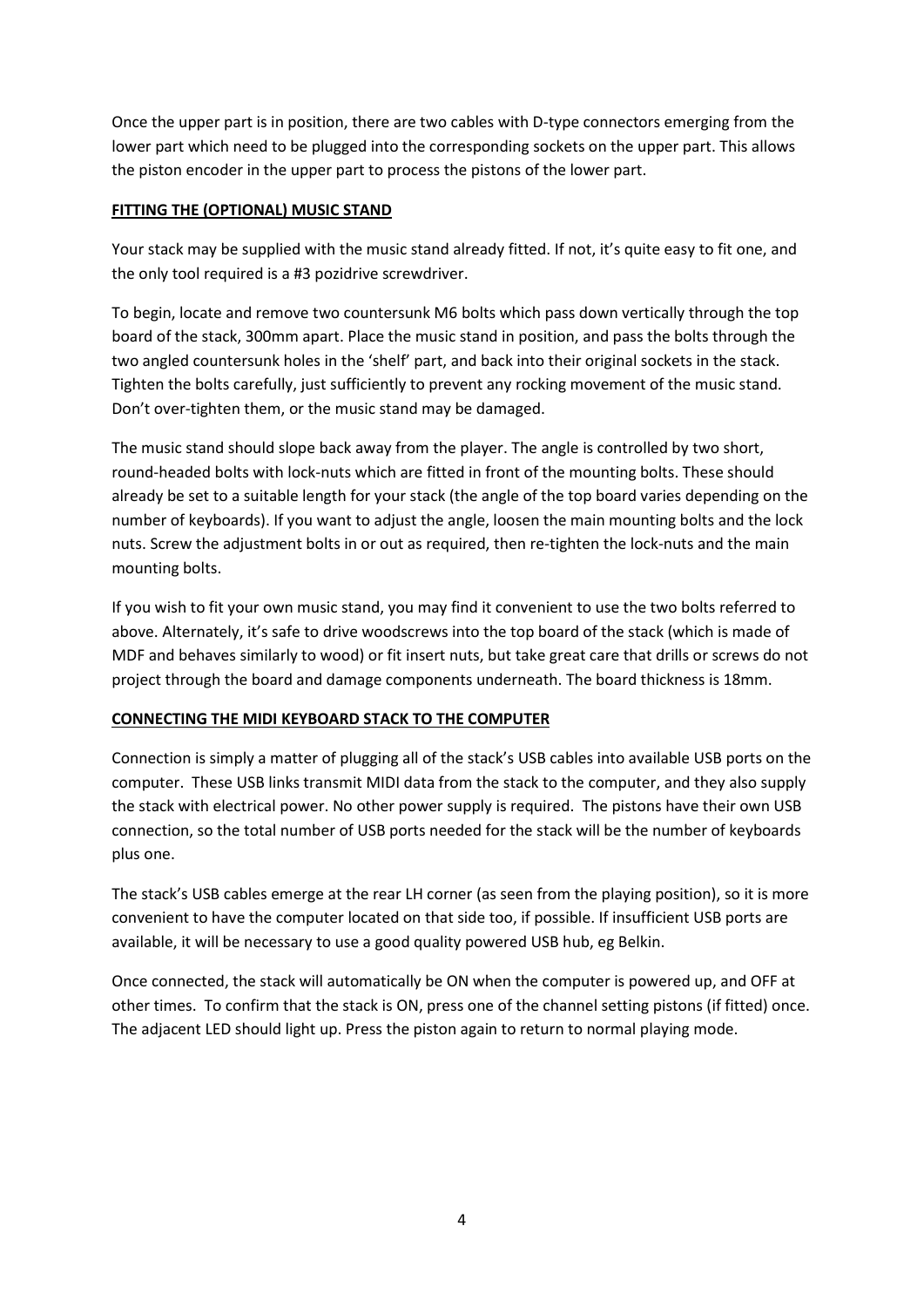#### **SETTING THE MIDI OUTPUT CHANNEL**

NB Hauptwerk users can ignore this section. The channel-setting pistons are only required when using Miditzer or jorgan. For Hauptwerk, all keyboards can be left to output on the default channel (channel 1).

If you need one or more keyboards to output on a different MIDI channel, proceed as follows:

- 1. Press the channel-setting piston once
- 2. Confirm that the adjacent green (or red on later models) LED is lit
- 3. Choose the MIDI channel by pressing one of the natural keys as below (starting at the LH end of the keyboard) :
	- D E F G A B C (octave 2) D E F G A B C (octave 3) D E
- 4. After the key is pressed, the LED goes out, and the new channel is selected. It will remain in effect until the stack is next powered off.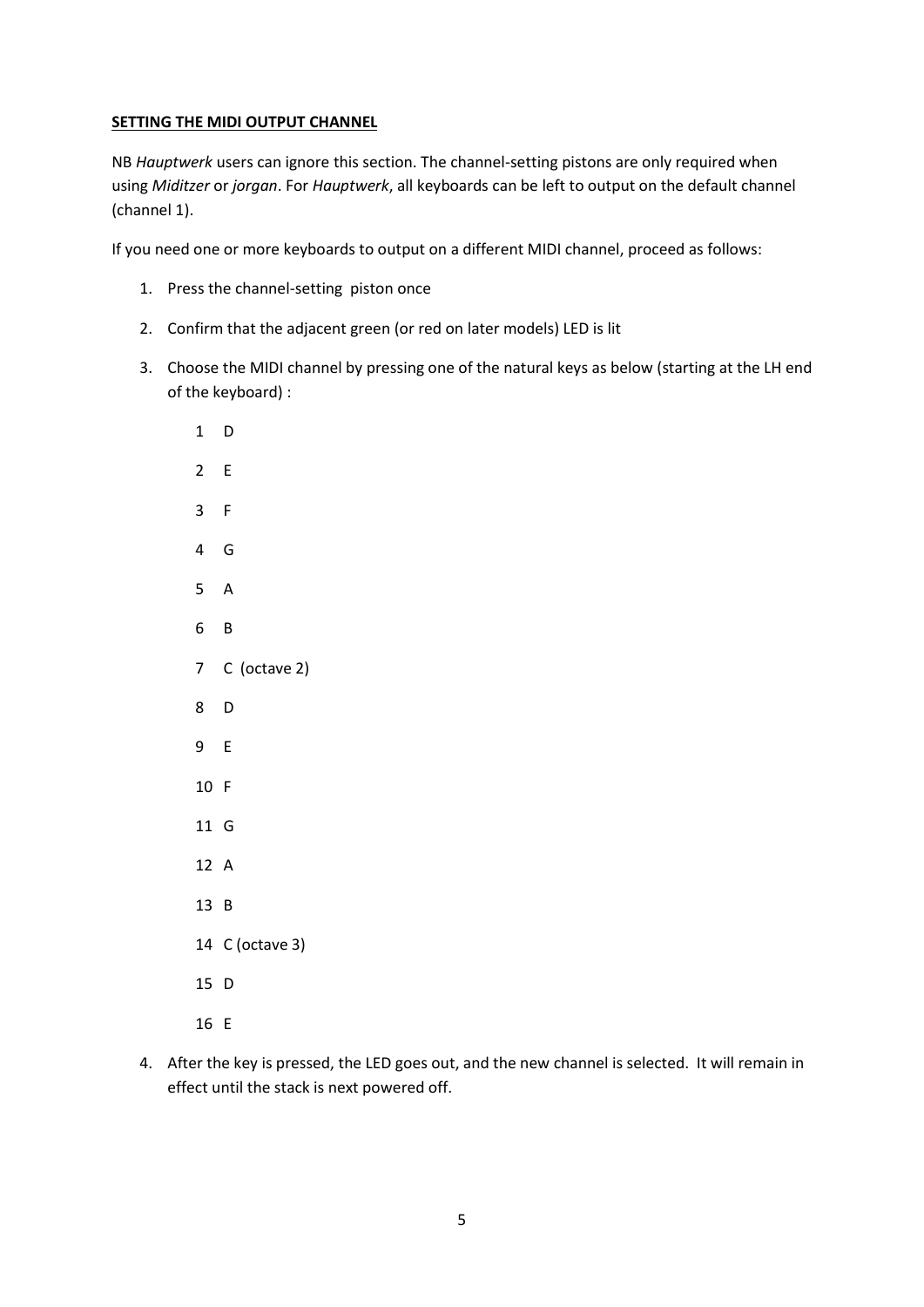#### USING THE MIDI KEYBOARD STACK WITH HAUPTWERK

The following sections describe how to use the stack with Hauptwerk v4. For other softwares, the procedure will be generally similar. Please consult your software instructions.

Before using the stack with Hauptwerk, it is necessary to make sure it has been recognised and is enabled for MIDI input. This should only need to be done once

- 1. Start the Hauptwerk software.
- 2. Click on the General Settings menu command
- 3. Click on MIDI Ports
- 4. Confirm that there is an entry called 'USB Keystation 61es' (earlier stacks) or 'Keystation 61' (later stacks) for each of the stack's keyboards. The identifiers 'A', ' B', etc, are inserted by the software. (Example below is for the 3-keyboard stack)

| Hauptwerk MIDI IN port     | Console MIDI IN          | Seque |
|----------------------------|--------------------------|-------|
| USB Oxygen 49              | V                        |       |
| <b>USB Keystation 61es</b> | $\overline{\mathcal{A}}$ |       |
| USB Keystation 61es A      | V                        |       |
| USB Keystation 61es B      | V                        |       |
| USB MIDI keyboard          | V                        |       |
| Hauptwerk VST Link         |                          | V     |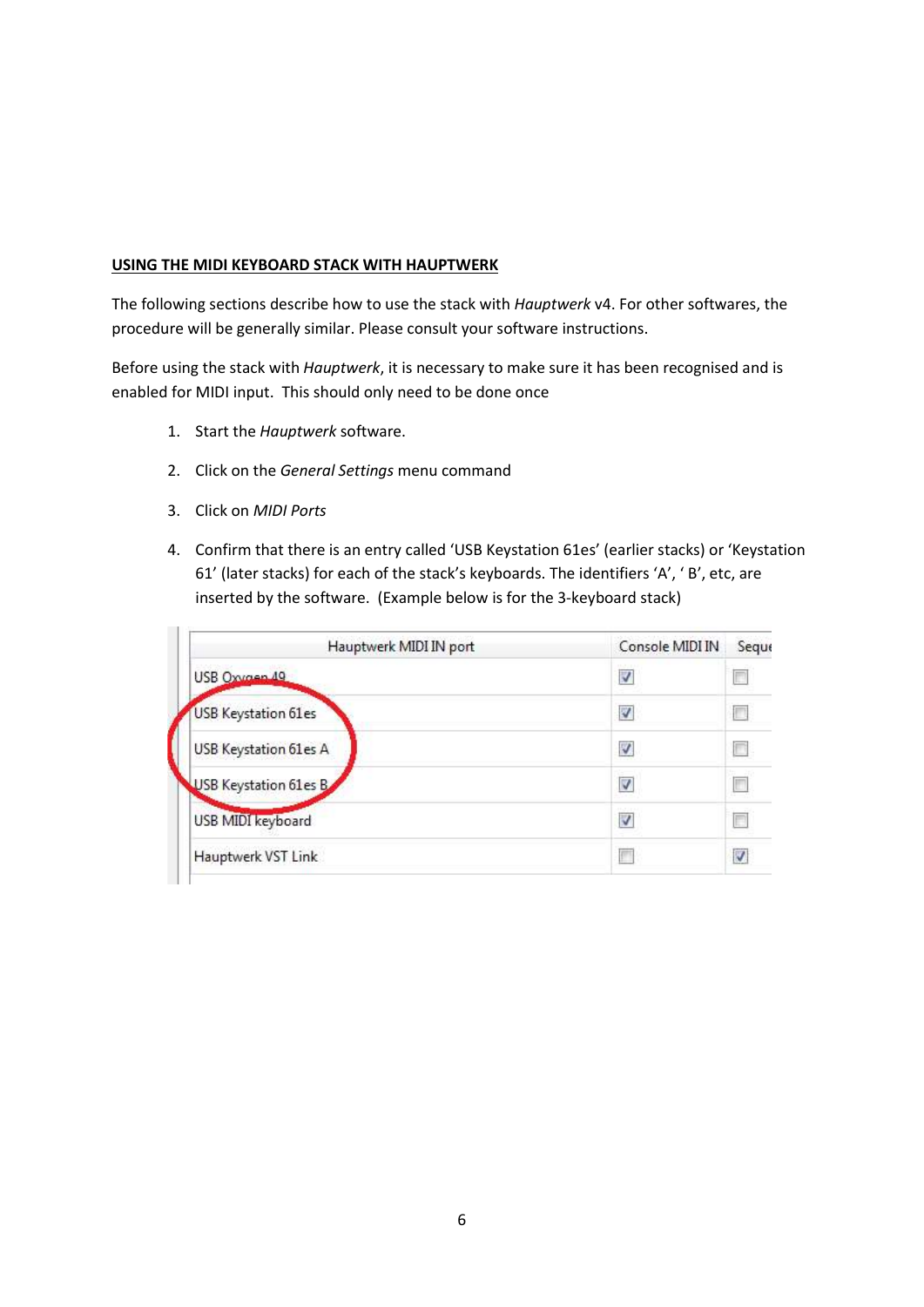5. Confirm that there is an entry called 'USB MIDI Keyboard' for the piston encoder. For stacks built after May, 2017, the piston encoder will be listed as 'J.O.W. 40'

| Hauptwerk MIDI IN port     | Console MIDI IN  | Seque |
|----------------------------|------------------|-------|
| USB Oxygen 49              | V                | П     |
| <b>USB Keystation 61es</b> | ∛                |       |
| USB Keystation 61es A      | $\boldsymbol{J}$ |       |
| USB Keystation 61es B      | V                | Γ     |
| USB MIDI keyboard          | $\checkmark$     | Е     |
| Hauptwerk VST Link         |                  | V     |

6. For each of the above entries, tick the 'Console MIDI IN' column (if not already ticked).

| Hauptwerk MIDI IN port | Console MIDI IN | Seque |
|------------------------|-----------------|-------|
| USB Oxygen 49          | $\checkmark$    |       |
| USB Keystation 61es    | V               | F     |
| USB Keystation 61es A  | V               |       |
| USB Keystation 61es B  | V               |       |
| USB MIDI keyboard      |                 | F     |
| Hauptwerk VST Link     |                 | V     |

7. Click Done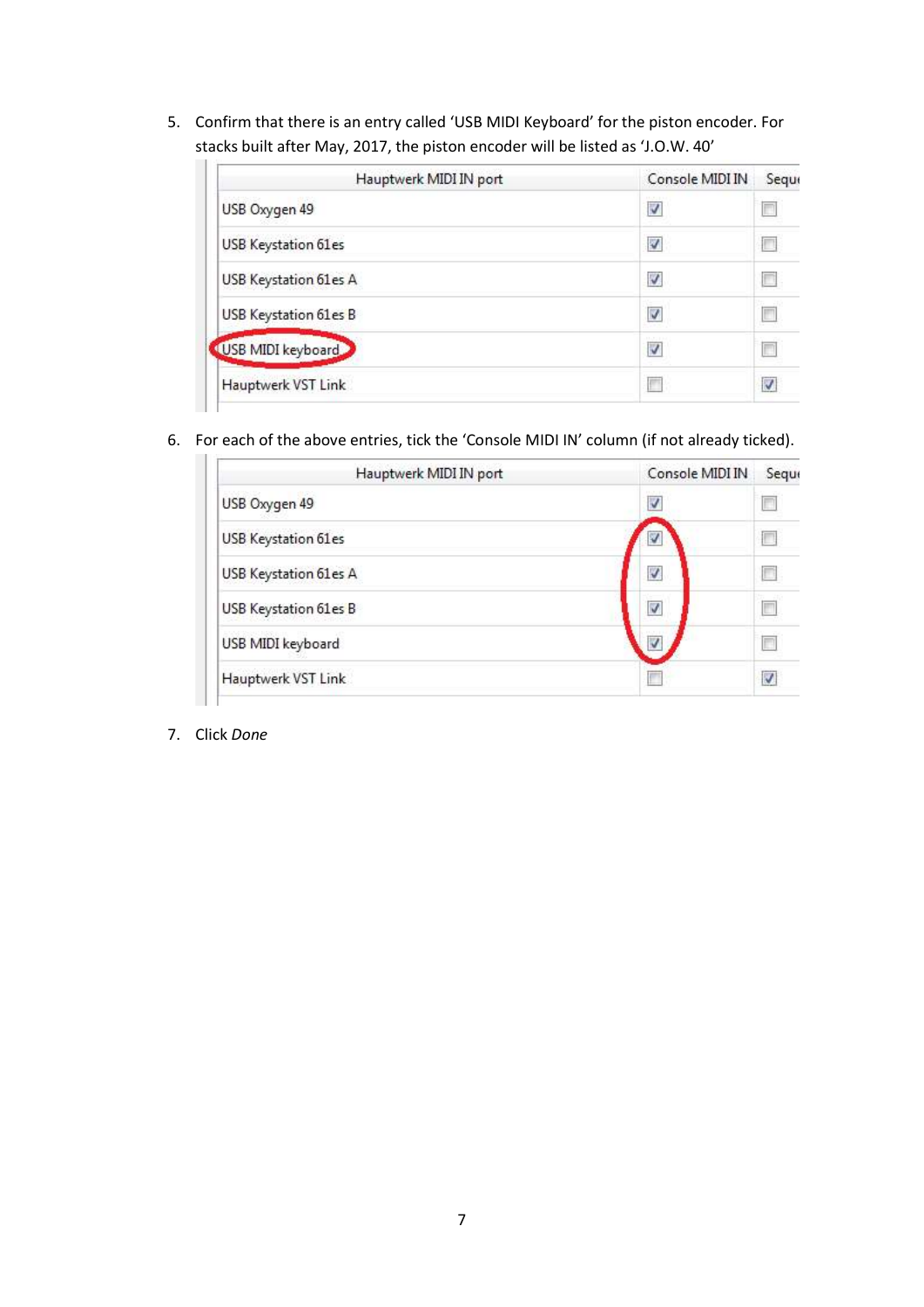#### ASSIGNING THE VIRTUAL KEYBOARDS

The next step is to associate the physical keyboard(s) of the stack with the virtual keyboard(s) of an organ sample set. The 'auto detect' feature of Hauptwerk version 4 makes this easy, and saves the user from needing to be aware of the MIDI signals being sent. This procedure will need to be done once for each sample set you use.

- 1. Load the virtual organ
- 2. Ensure an image of the keyboard(s) is visible on screen (it may be necessary to select Console view)
- 3. Right-click on the image of the virtual keyboard which is to be assigned.
- 4. Left click on the first option (Auto detect ...)
- 5. On the corresponding physical keyboard, press the lowest and highest keys once. (The parts about pressing hard and gently can be ignored, unless you wish to make use of '2<sup>nd</sup> touch')
- 6. Click on Done



Repeat, as necessary, for other keyboards. Your stack is now connected to your virtual organ and ready to play.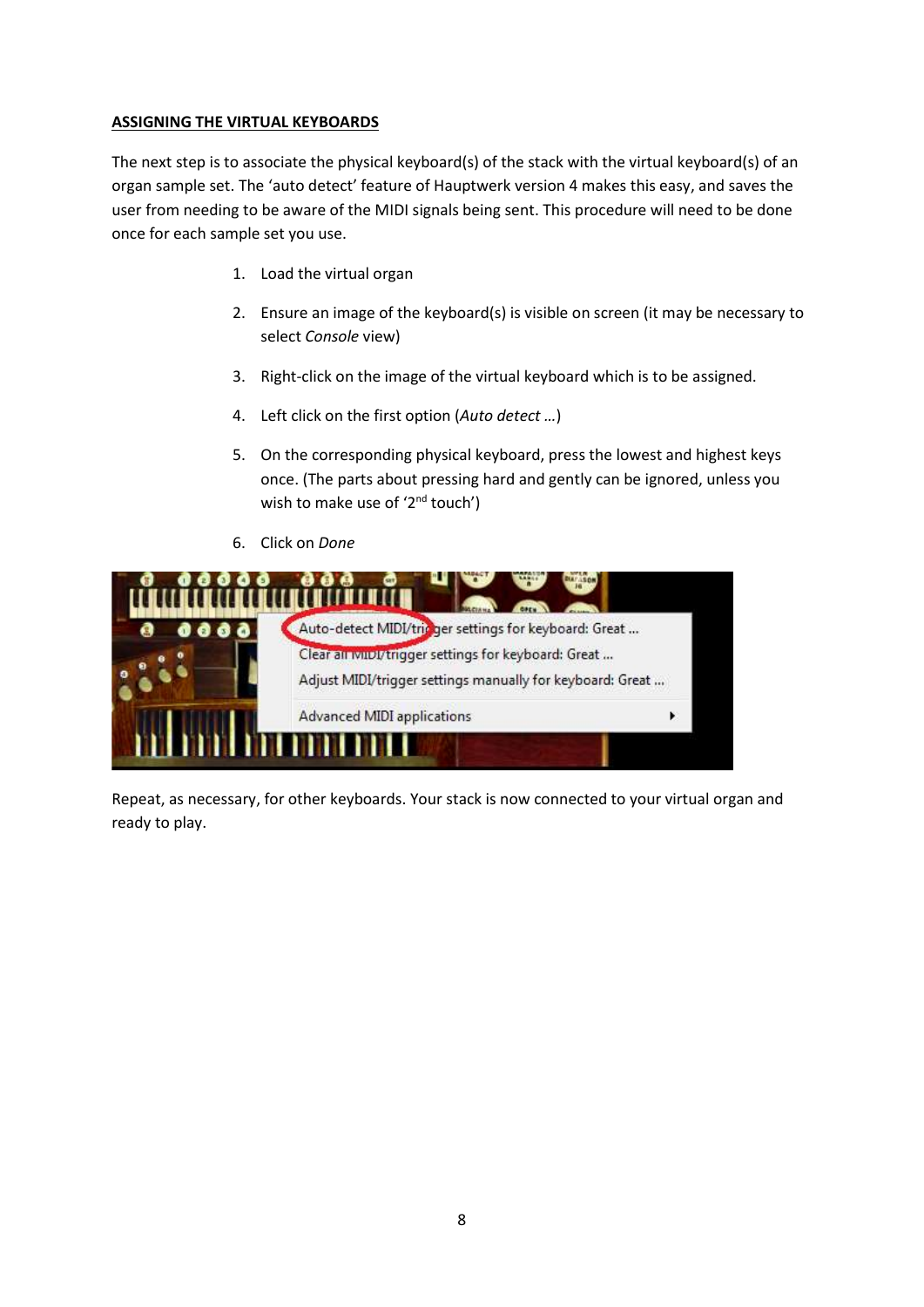#### USING A PISTON AS A COMBINATION PISTON

The most common use for the pistons is to call up pre-defined combinations of stops, but this is by no means their only use. They can be used to do just about anything in Hauptwerk, including executing menu commands – everything from starting a recording to loading a new organ sample set. The simplest way to use them is to associate them with one of the pistons of the virtual organ. Typically, this will be with a virtual thumb piston on the corresponding manual, but there's no reason why you can't mix manuals, or even use a physical thumb piston to operate a virtual toe piston (or vice-versa) if you so wish. Generally speaking, though, it makes sense for the layout of the physical pistons to match the virtual pistons as far as possible.

- 1. Load the virtual organ
- 2. Select a view in which the virtual pistons are visible on screen
- 3. Right click over the chosen virtual piston
- 4. Left click on the first option (Auto-detect …)
- 5. Press the physical piston once
- 6. Left click on Done

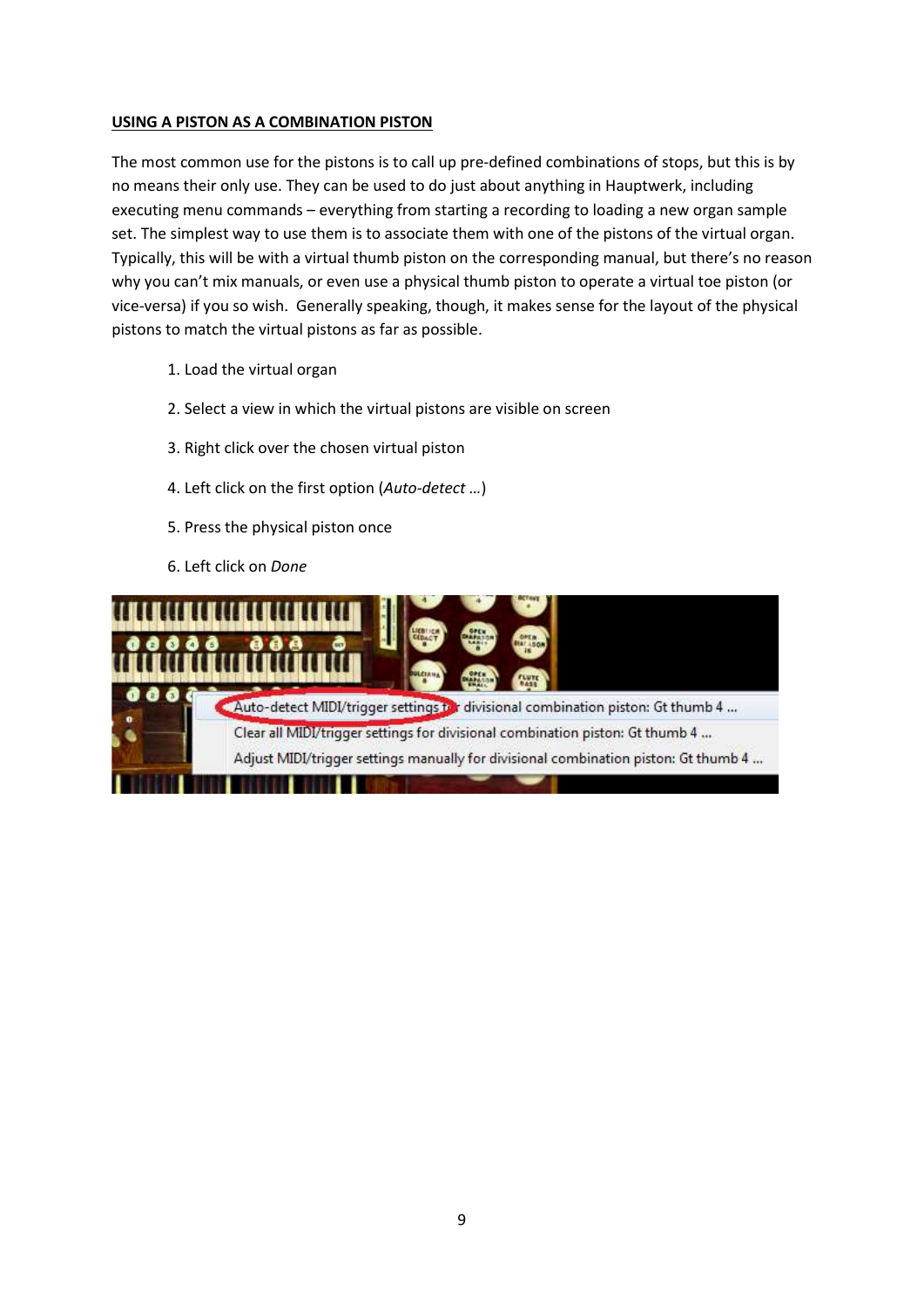#### USING A PISTON TO TRIGGER A MASTER GENERAL COMBINATION

As a further example of setting up a piston, this is how to make the piston operate Master General Combination number "3":

- 1. Left-click on the View menu command
- 2. Left-click on Mini control panels (for this organ)
- 3. Select Master generals 1-10
- 4. On the new mini control panel, right-click over 3
- 5. Left-click on the first option (Auto-detect …)
- 6. Press the physical piston once
- 7. Left-click on Done

#### USING A PISTON TO ADVANCE THE COMBINATION STEPPER

When using the combination stepper, it is important that the piston does not suffer from contact bounce, otherwise certain steps in the sequence may be omitted altogether. Fortunately the pistons used on our keyboard stacks (unlike the pistons on our pedalboards) do not usually suffer from this condition. In the unlikely event that it does happen, Hauptwerk has a setting to prevent it. Please see the pedalboard user guide for details.

- 1. Left-click on the View menu command
- 2. Left-click on Mini control panels (for this organ)
- 3. Select Combination stepper
- 4. On the new control panel, right-click over the left-most right-pointing arrow.
- 5. Left-click on the first option (Auto detect …)
- 6. Press the piston once
- 7. Left-click on Done
- 8. The stepper mini control panel can now be hidden again, if not required.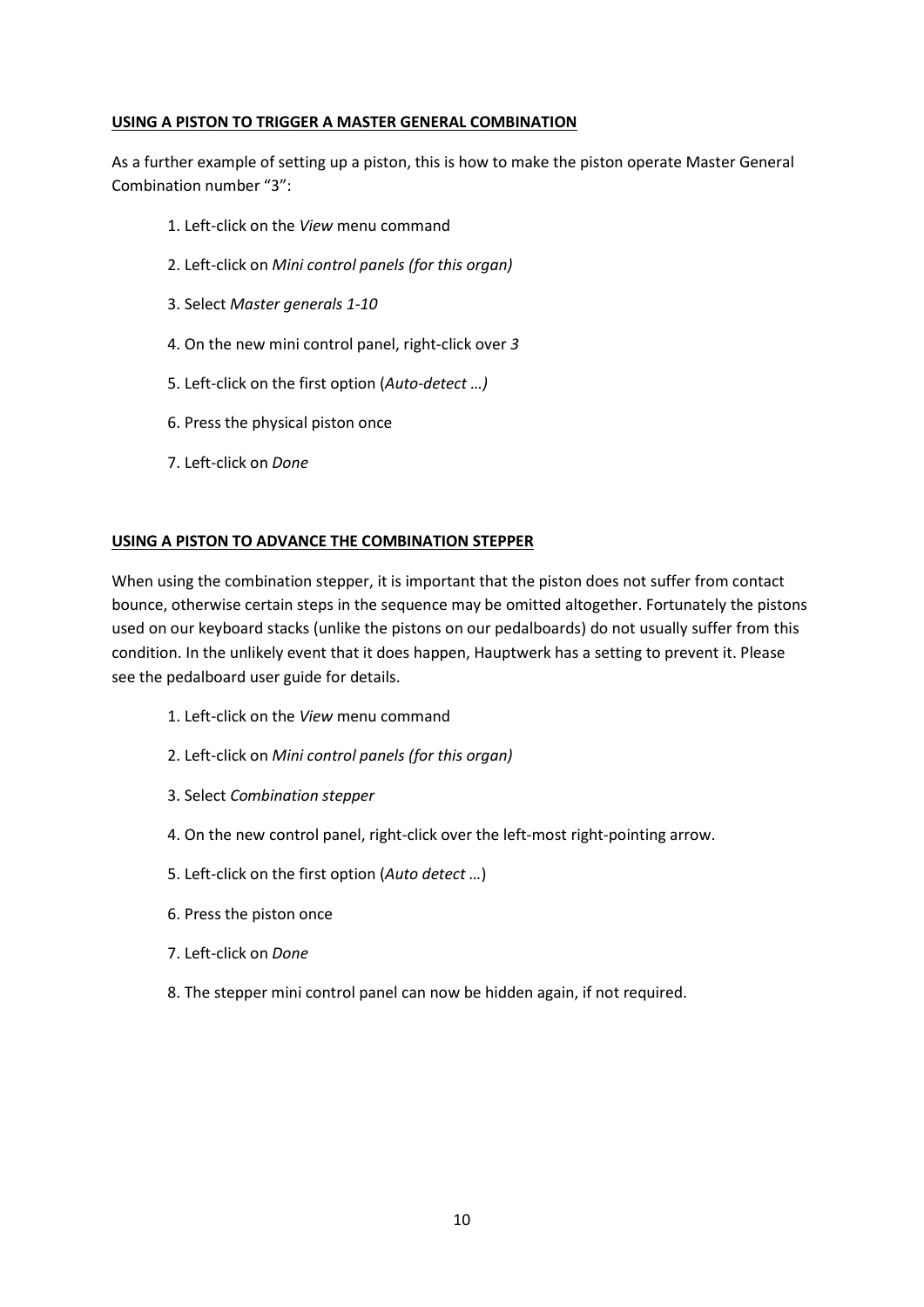#### USING A PISTON FOR INDIVIDUAL STOP CONTROL

Although pistons are mainly used for combinations, it is quite possible to use them to operate individual stops. The following example shows how to toggle the swell tremulant on or off using a piston.

- 1. Right-click on the image of the tremulant draw-knob
- 2. Left-click on the first option (Auto-detect…)
- 3. Press the physical piston once
- 4. Before clicking Done, check the box which says Toggle state of virtual stop ....



5. Click Done

If the 'toggle' option had not been chosen, it would have been necessary to keep the piston depressed in order to keep the tremulant 'on'.

## ATTACHING EXPRESSION PEDALS TO THE STACK

Each size of stack provides two sockets (rear panel, LHS as seen from playing position) to which expression pedals can be attached. You may find this facility useful if your pedalboard doesn't provide expression pedal(s) – or doesn't provide enough of them. The type of pedal which is suitable is known as a "keyboard" expression pedal (as opposed to an "in-line" expression pedal). It will have a ¼" jack plug divided into three segments, also known as a "stereo" plug. Examples of suitable pedals are the Yamaha FC-7, the Behringer FCV100, or the Bespeco VM18L.

It is safer to connect or remove expression pedals when the stack is powered off. Then, after starting Hauptwerk and loading an organ, the physical expression pedals can be assigned to virtual swell or crescendo pedals using the auto-detect facility. Right-click on the screen image of the pedal, then follow the on-screen instructions.